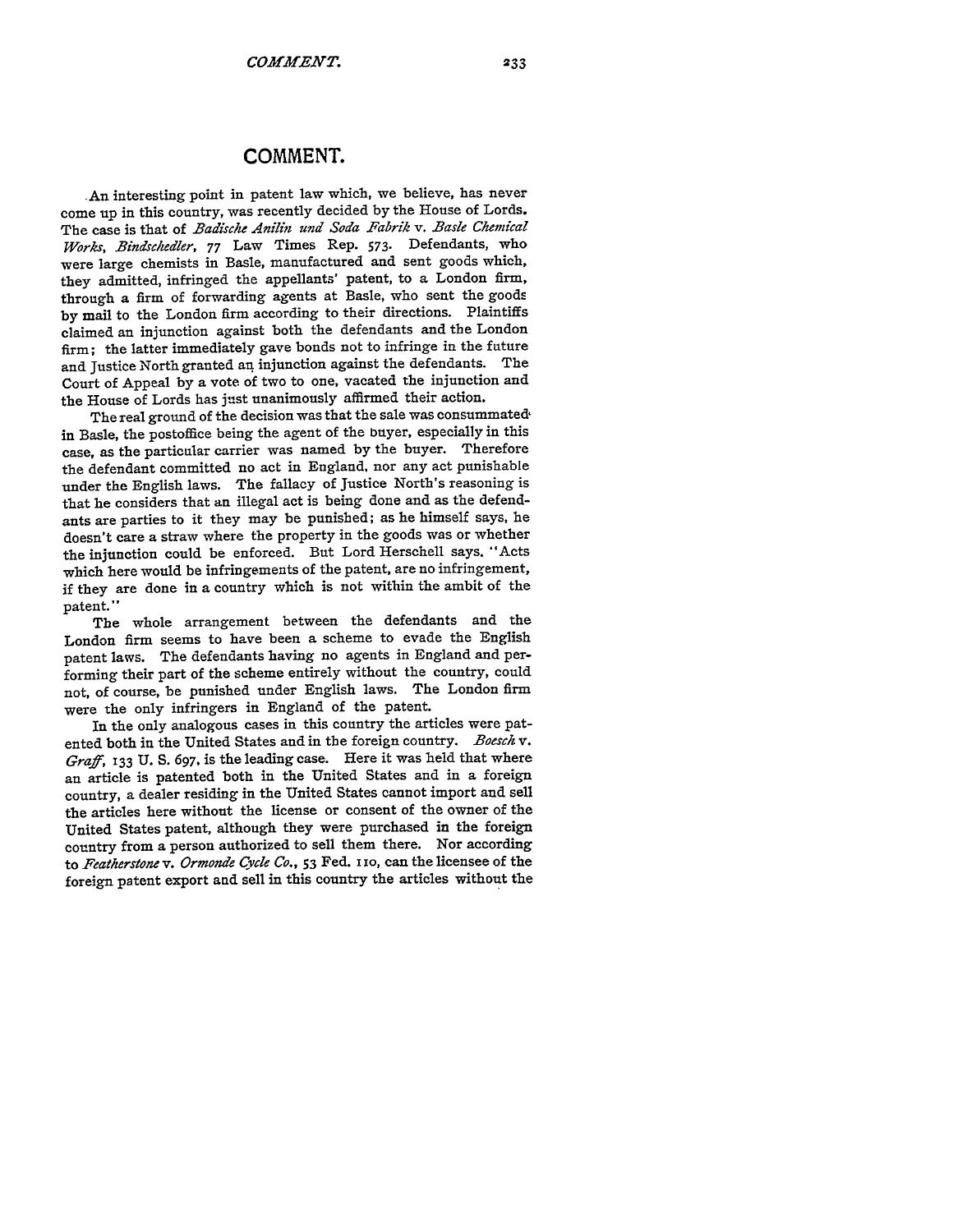consent of the owner of the United States patent. Apparently it would be otherwise if the purchase was made from the owner of or licensee under *each* patent; but if the article was thus sold in the foreign country with a prohibition against importation into the United infringement (Dickerson v. Matheson, 57 Fed. 524). It will be noticed that the action in all these cases was against the vendee, not the vendor. But we do not see how, on true principles of law, the vendor could in the foreign country, whether the article was there patented or not, be enjoined by our courts from selling them.

In determining the many questions which arose under the newly-adopted constitution, one of the essential principles of civil liberty, that no State shall pass a law impairing the obligation of contracts, was laid down by the Supreme Court of the United States in the now celebrated Dartmouth College case. Although this proposition has been since then universally recognized, there has nevertheless been a tendency to gradually narrow the scope of the word "contract," thus preventing many frauds, while still protecting all valid agreements. The case of *Douglass v. Commonwealth of Kentucky*, 18 Sup. Ct. Rep. **199,** shows a laudable inclination of the court to so construe this principle as best to guard the interests and morals of the public.

The Mayor and Council of the City of Frankfort had, under a power given by the State constitution, granted in 1875, permission to conduct a lottery, upon an agreement to pay to the city a certain sum of money, and in consideration of an annual license fee of **\$2,000,** and certain other taxes. This right had been acquired **by** the plaintiff in error by contract with the widow of the lottery grantee, and he had since then conducted the business. In 1891 a new constitution was adopted in Kentucky, which expressly prohibited lotteries and revoked all privileges or charters heretofore granted. The highest courts of the State had previously in several cases asserted that said contract was valid, and on the faith of these decisions plaintiff in error claimed to have spent large sums of money in increasing the scope of the business.

The Supreme Court of the United States refused to hold itself bound, however, **by** decisions of a State Court upon a statute alleged to be in violation of the Federal Constitution, and laid down the proposition that no State has a right "to contract away its power to establish such regulations as are reasonably necessary from time to time to protect the public morals against the evils of lotteries." The rule previously laid down in *Stone v. Mississippi*, **IOI U. S.** 814, was followed; but the court denied the assertion that the principle there decided was modified by *New Orleans v. Houston,* **I9 U. S.** 265, in which the revocation attempted was under an act of the legislature, while in the former the act was